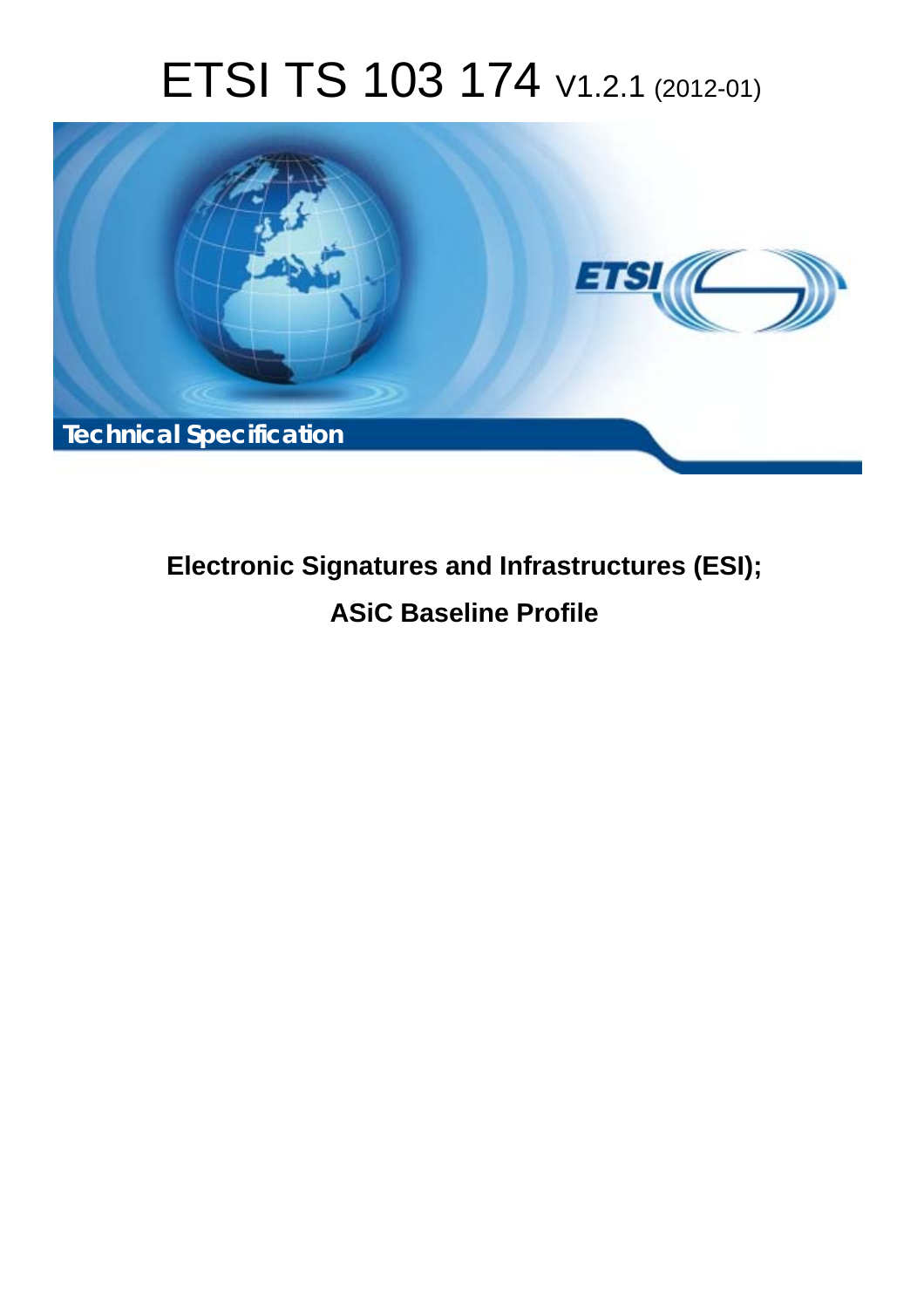Reference RTS/ESI-00122

Keywords ASiC, electronic signature, profile, security

#### *ETSI*

#### 650 Route des Lucioles F-06921 Sophia Antipolis Cedex - FRANCE

Tel.: +33 4 92 94 42 00 Fax: +33 4 93 65 47 16

Siret N° 348 623 562 00017 - NAF 742 C Association à but non lucratif enregistrée à la Sous-Préfecture de Grasse (06) N° 7803/88

#### *Important notice*

Individual copies of the present document can be downloaded from: [http://www.etsi.org](http://www.etsi.org/)

The present document may be made available in more than one electronic version or in print. In any case of existing or perceived difference in contents between such versions, the reference version is the Portable Document Format (PDF). In case of dispute, the reference shall be the printing on ETSI printers of the PDF version kept on a specific network drive within ETSI Secretariat.

Users of the present document should be aware that the document may be subject to revision or change of status. Information on the current status of this and other ETSI documents is available at <http://portal.etsi.org/tb/status/status.asp>

If you find errors in the present document, please send your comment to one of the following services: [http://portal.etsi.org/chaircor/ETSI\\_support.asp](http://portal.etsi.org/chaircor/ETSI_support.asp)

#### *Copyright Notification*

No part may be reproduced except as authorized by written permission. The copyright and the foregoing restriction extend to reproduction in all media.

> © European Telecommunications Standards Institute 2012. All rights reserved.

DECT<sup>™</sup>, PLUGTESTS<sup>™</sup>, UMTS<sup>™</sup> and the ETSI logo are Trade Marks of ETSI registered for the benefit of its Members. **3GPP**TM and **LTE**TM are Trade Marks of ETSI registered for the benefit of its Members and of the 3GPP Organizational Partners.

**GSM**® and the GSM logo are Trade Marks registered and owned by the GSM Association.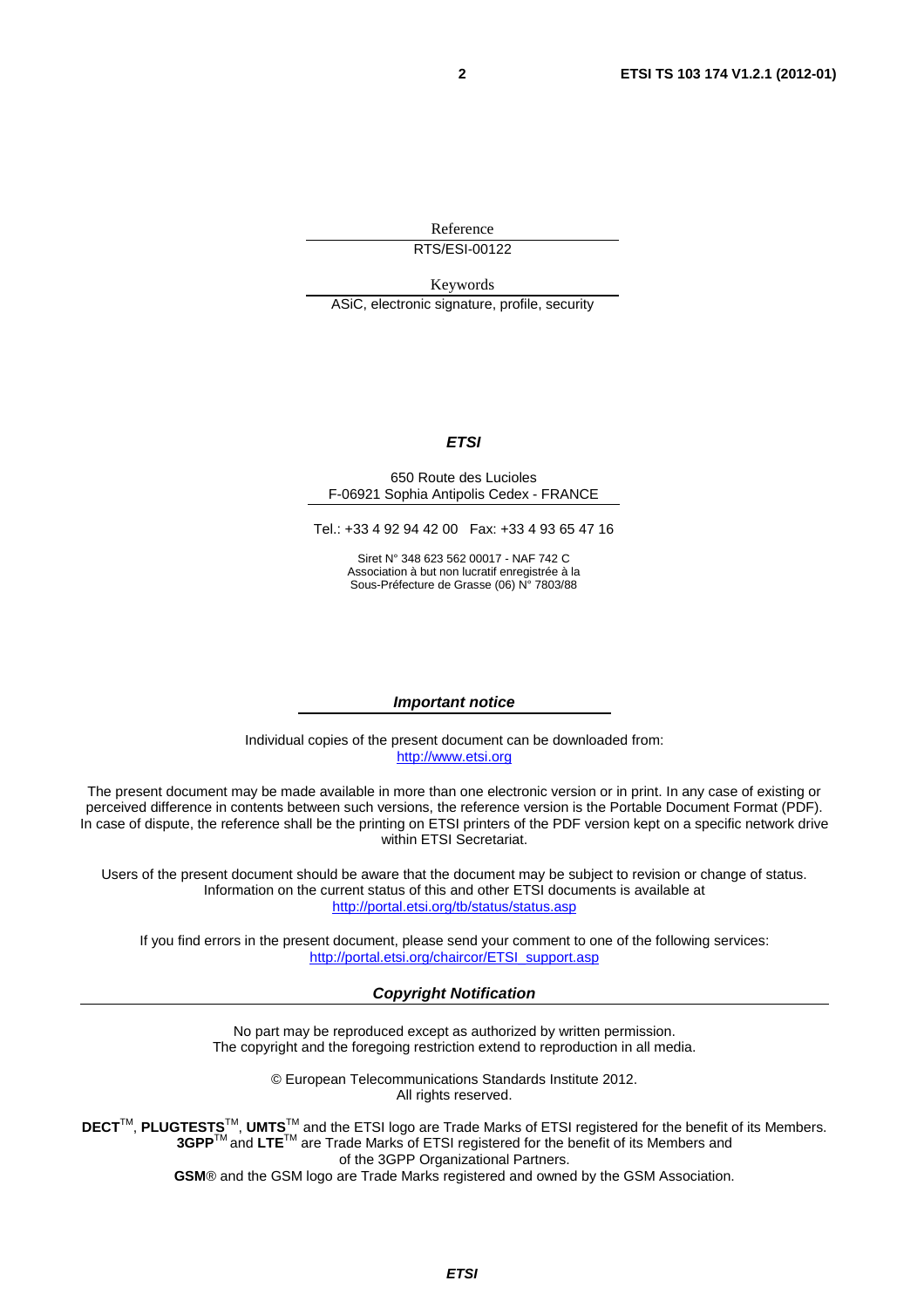# Contents

| 1              |  |
|----------------|--|
| 2              |  |
| 2.1<br>2.2     |  |
| 3              |  |
| 3.1            |  |
| 3.2            |  |
| $\overline{4}$ |  |
| 4.1            |  |
| 4.2            |  |
| 5              |  |
| 5.1            |  |
| 6              |  |
| 6.1            |  |
| 6.2            |  |
| 6.3            |  |
| 6.3.1          |  |
| 6.3.2          |  |
| 6.3.3          |  |
| 7              |  |
| 7.1            |  |
| 7.2            |  |
| 7.3            |  |
| 7.3.1          |  |
| 7.3.2          |  |
| 7.4            |  |
| 7.4.1          |  |
| 7.4.2          |  |
| 7.5            |  |
| 7.5.1          |  |
| 7.5.2          |  |
|                |  |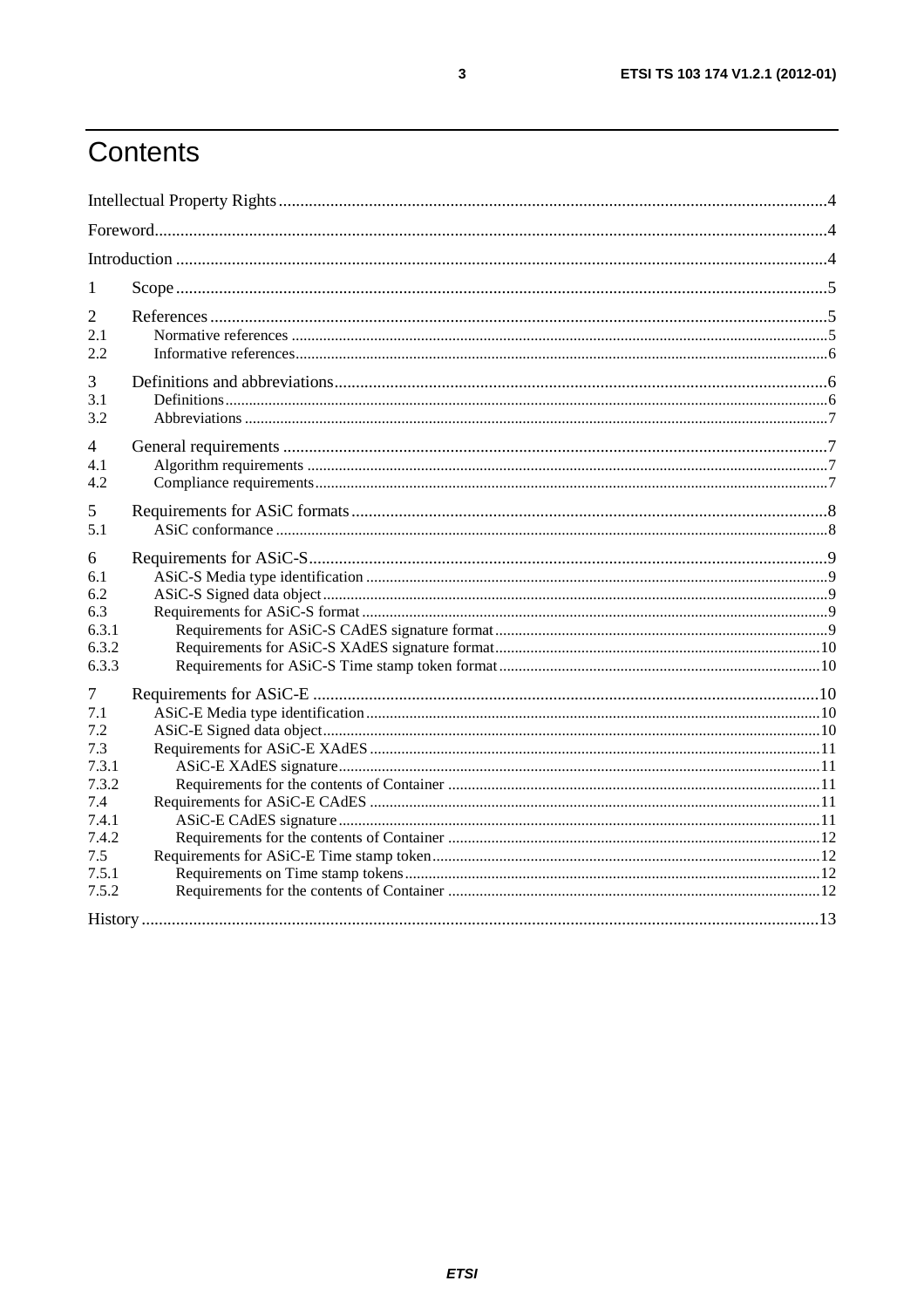# Intellectual Property Rights

IPRs essential or potentially essential to the present document may have been declared to ETSI. The information pertaining to these essential IPRs, if any, is publicly available for **ETSI members and non-members**, and can be found in ETSI SR 000 314: *"Intellectual Property Rights (IPRs); Essential, or potentially Essential, IPRs notified to ETSI in respect of ETSI standards"*, which is available from the ETSI Secretariat. Latest updates are available on the ETSI Web server ([http://ipr.etsi.org\)](http://webapp.etsi.org/IPR/home.asp).

Pursuant to the ETSI IPR Policy, no investigation, including IPR searches, has been carried out by ETSI. No guarantee can be given as to the existence of other IPRs not referenced in ETSI SR 000 314 (or the updates on the ETSI Web server) which are, or may be, or may become, essential to the present document.

### Foreword

This Technical Specification (TS) has been produced by ETSI Technical Committee Electronic Signatures and Infrastructures (ESI).

### Introduction

TS 102 918 [6] (ASiC henceforth) specifies the use of container structures to bind together one or more signed objects with either advanced electronic signatures or time-stamp tokens into one single digital container. It uses package formats based on ZIP [i.2] and supports the following signature and time-stamp token formats:

- CAdES [1] detached signature(s);
- XAdES [2] detached signature(s);
- RFC 3161 [i.1] time-stamp tokens.

In order to maximise interoperability in communities applying ASiC to particular environments it is necessary to identify a common set of options that are appropriate to that environment. Such a selection is commonly called a profile.

The present document profiles the use of TS 102 918 [6] containers for its use in the context of the "Directive 2006/123/EC [i.3] of the European Parliament and of the Council of 12 December 2006 on services in the internal market" (EU Services Directive henceforth) and any applicable context where qualified signatures are used.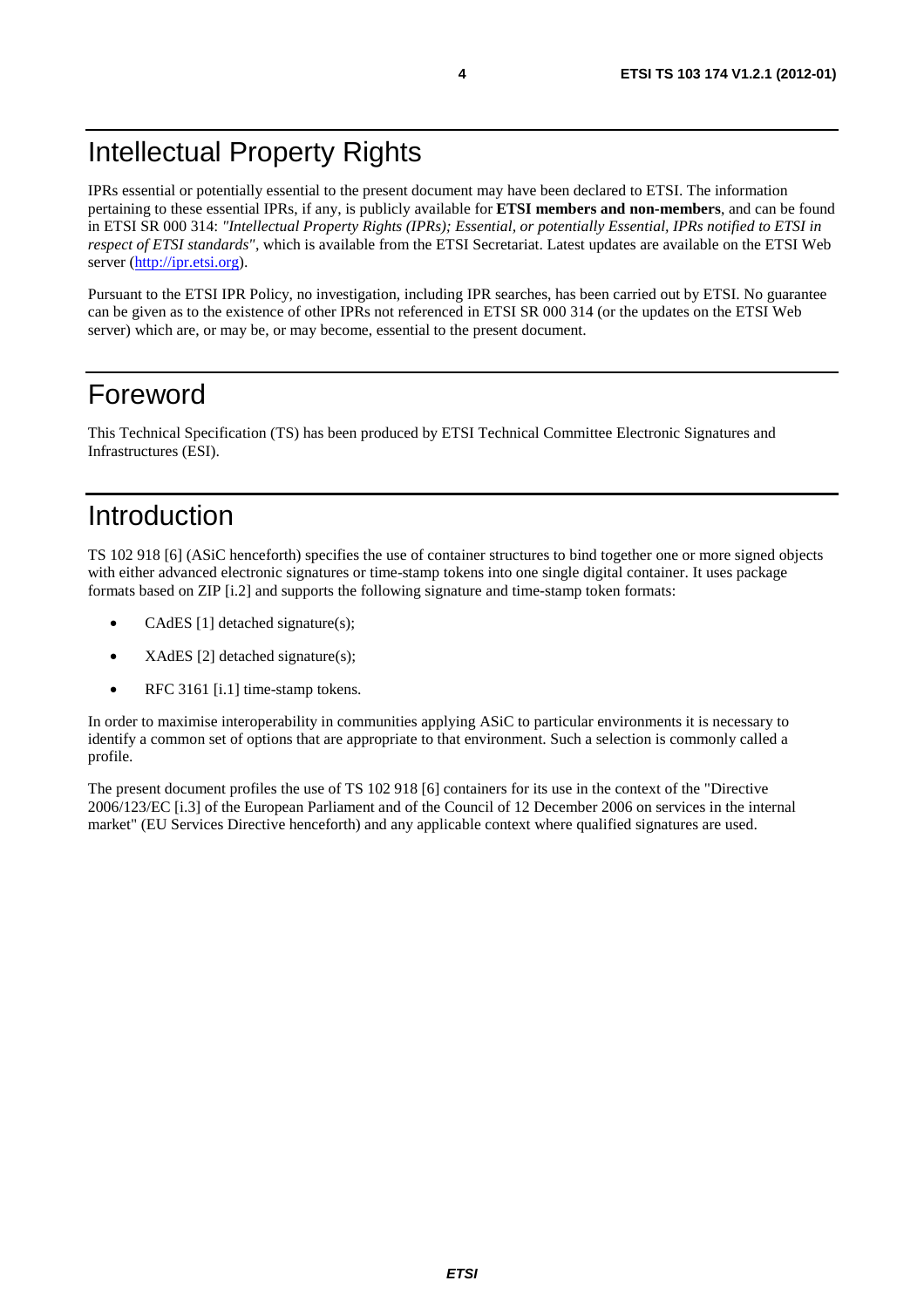### 1 Scope

The present document defines a baseline profile for ASiC which corresponds to the minimum basic requirements in the context of the EU Services Directive, and provides the same basic features necessary in this context with the minimal number of options. This is required because there is a clear need for interoperability of AdES signatures, on which ASiC is based, used in electronic documents issued by competent authorities to be interchanged across borders in the context of the EU Services Directive.

The present document defines a profile that specifies elements and properties requirements for an ASiC container.

Clause 2 in the present document contains references to the relevant documents and standards.

Clause 3 includes definitions of relevant terms and abbreviations used in the present document.

Clause 4 provides details on the way that the requirements on both signer and verifier will be presented throughout the present document.

Clauses 5, 6 and 7 specify the requirements for the short-term electronic signatures, that is, requirements for ASiC containers based on BES and EPES forms of XAdES and CAdES. Clause 5 specifies profiling requirements for elements common to all ASiC containers while clauses 6 and 7 specify profile requirements related to ASiC-S and ASiC-E respectively.

### 2 References

References are either specific (identified by date of publication and/or edition number or version number) or non-specific. For specific references, only the cited version applies. For non-specific references, the latest version of the referenced document (including any amendments) applies.

Referenced documents which are not found to be publicly available in the expected location might be found at [http://docbox.etsi.org/Reference.](http://docbox.etsi.org/Reference)

NOTE: While any hyperlinks included in this clause were valid at the time of publication ETSI cannot guarantee their long term validity.

#### 2.1 Normative references

The following referenced documents are necessary for the application of the present document.

- [1] ETSI TS 101 733: "Electronic Signatures and Infrastructures (ESI); CMS Advanced Electronic Signatures (CAdES)". [2] ETSI TS 101 903: "Electronic Signatures and Infrastructures (ESI); XML Advanced Electronic Signatures (XAdES)". [3] ETSI TS 103 173: "Electronic Signatures and Infrastructures (ESI); CAdES Baseline Profile".
- [4] ETSI TS 103 171: "Electronic Signatures and Infrastructures (ESI); XAdES Baseline Profile".
- [5] ETSI TS 102 176-1: "Electronic Signatures and Infrastructures (ESI); Algorithms and Parameters for Secure Electronic Signatures; Part 1: Hash functions and asymmetric algorithms".
- [6] ETSI TS 102 918: "Electronic Signatures and Infrastructures (ESI); Associated Signature Containers (ASiC)".
- [7] ETSI TS 101 861: "Electronic Signatures and Infrastructures (ESI); Time stamping profile".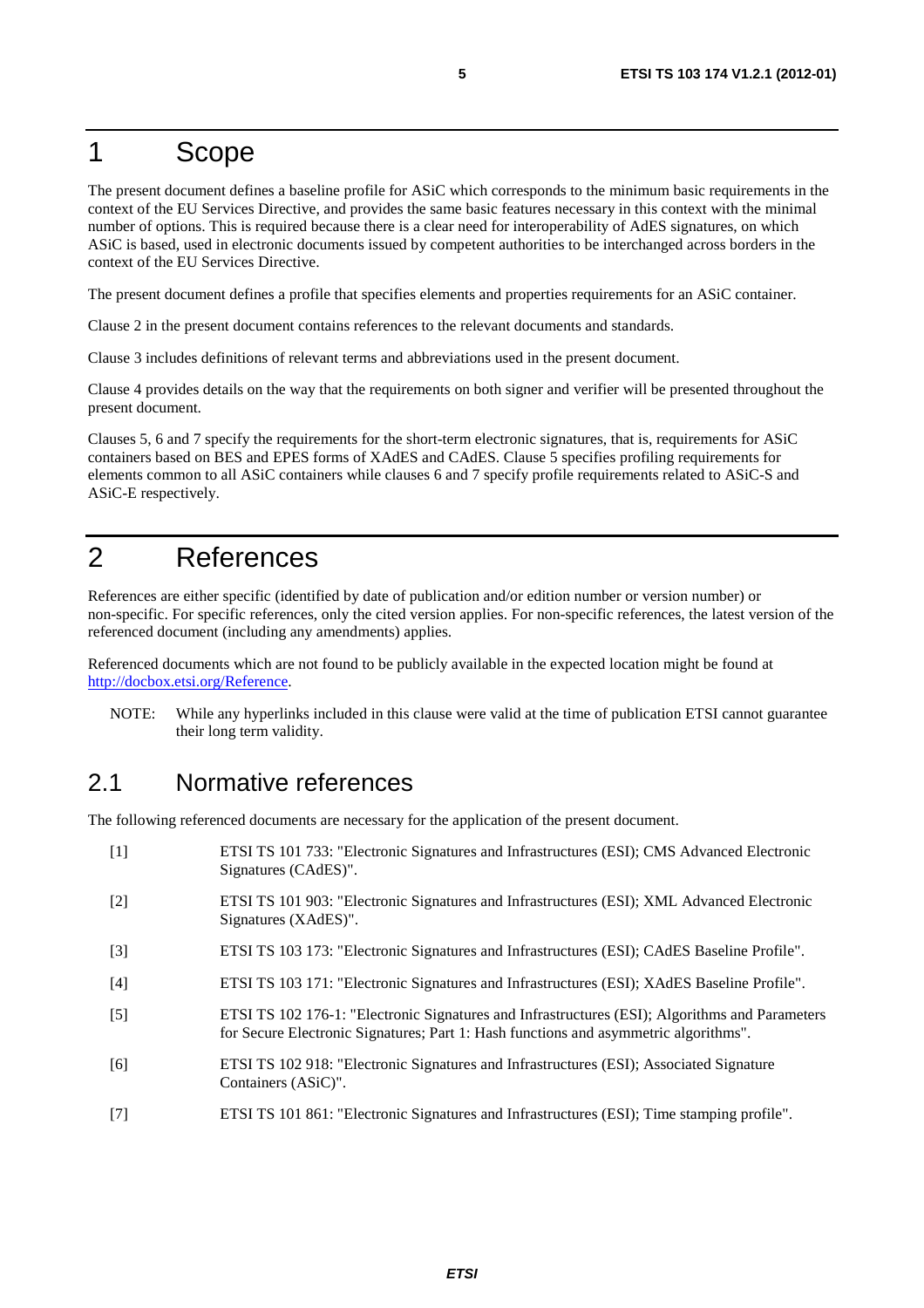#### 2.2 Informative references

The following referenced documents are not necessary for the application of the present document but they assist the user with regard to a particular subject area.

- [i.1] IETF RFC 3161: "Internet X.509 Public Key Infrastructure Time-Stamp Protocol (TSP)".
- [i.2] PKWARE: ".ZIP Application Note".
- NOTE: Available at [http://www.pkware.com/support/zip-application-note.](http://www.pkware.com/support/zip-application-note)
- [i.3] Directive 2006/123/EC of the European Parliament and of the Council of 12 December 2006 on services in the internal market.
- [i.4] ECRYPT II (European Network of Excellence in Cryptology II): "ECRYPT II Yearly Report on Algorithms and Keysizes".

### 3 Definitions and abbreviations

#### 3.1 Definitions

For the purposes of the present document, the terms and definitions given in TS 101 733 [1], TS 101 903 [2], TS 102 918 [6] and the following apply:

**generator:** any party which creates, or adds attributes to, a signature

NOTE: This may be the signatory or any party which initially verifies or further maintains the signature.

long term signatures: signatures that are expected to be verified beyond the signers' certificate expiration date and, possibly, even after the expiration date of the certificate of the signers' certificate-issuing CA

**protocol element:** element of the protocol which may be including data elements and / or elements of procedure

**service element:** element of service that may be provided using one or more protocol elements

NOTE: All alternative protocol elements provide an equivalent service to the users of the protocol.

**short term signatures:** signatures that are to be verified for a period of time that does not go beyond the signers' certificate expiration date

**verifier:** entity that validates or verifies an electronic signature

The present document makes use of certain key words to signify requirements. Below follows their definitions:

**may:** Means that a course of action is permissible within the limits of the present document.

**shall:** Means that the definition is an absolute requirement of the present document. It has to strictly be followed in order to conform to the present document.

**should:** Means that among several possibilities one is recommended as particularly suitable, without mentioning or excluding others, or that a certain course of action is preferred but not necessarily required. Implementers may know valid reasons in particular circumstances to ignore this recommendation, but the full implications must be understood and carefully weighed before choosing a different course.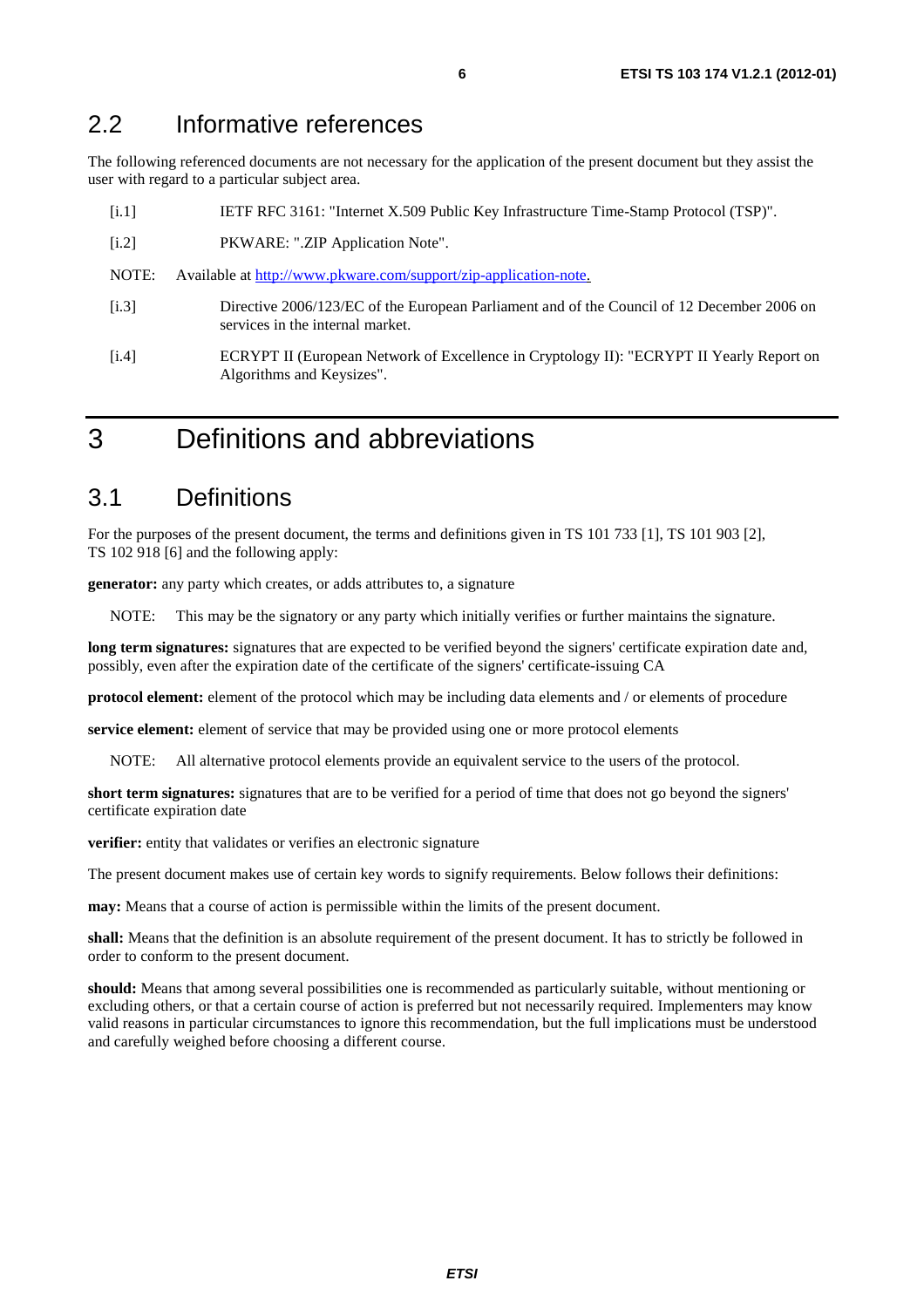#### 3.2 Abbreviations

For the purposes of the present document, the abbreviations given in TS 101 733 [1], TS 101 903 [2] and TS 102 918 [6] apply.

### 4 General requirements

### 4.1 Algorithm requirements

Generators are referred to applicable national laws regarding algorithms and key lengths.

Generators are also recommended to take into account the latest version of TS 102 176-1 [5] for guidelines purposes and the latest ECRYPT2 D.SPA.x [i.4] yearly report for further recommendations, when selecting algorithms and key lengths.

MD5 algorithm **shall not** be used as digest algorithm.

For CAdES and XAdES signatures present in the container the related profiles (respectively [3] and [4]) **shall** apply.

### 4.2 Compliance requirements

Profiles in the present document define requirements generator of ASiC containers.

A verifier **shall** be able to accept ASiC containers with signatures containing any elements/properties conformant to XAdES [2] or CAdES [1], as applicable, but this profile does not specify any processing requirement on such elements/properties present in the signatures as it is meant to be used together with a specification describing processing during signature verification.

Requirements are grouped in two different categories, each one having its corresponding identifier. Table 1 defines these categories and their identifiers.

| <b>Identifier</b> | Requirement on generator               |
|-------------------|----------------------------------------|
|                   | Generator shall include the element in |
|                   | the signature.                         |
|                   | Generator may include the element in   |
|                   | the signature.                         |

#### **Table 1: Requirement categories**

#### **Optional elements defined in ASiC [**6**] but not specified in the present document are treated as "O" as above .**

Any element present in CAdES or XAdES signatures included in ASiC containers and not specified in the present document **shall** be treated as specified in CAdES Baseline Profile [3] and XAdES Baseline Profile [4] as applicable.

Certain service elements **may** be provided by different protocol elements at user's choice. In these cases the semantics of M and O defined in table 1 depend on the requirement for the service element itself. Tables 2 and 3 (each one applies to a different requirement on the service element) define these semantics.

|  | Table 2: Requirements for mandatory service with choices |  |  |  |
|--|----------------------------------------------------------|--|--|--|
|--|----------------------------------------------------------|--|--|--|

| <b>Requirement Identifier</b><br>for the Service /<br><b>Protocol element</b> | Requirement on generator                                                                                       |
|-------------------------------------------------------------------------------|----------------------------------------------------------------------------------------------------------------|
| $Service = M$                                                                 | Generator shall provide the service by including<br>one protocol element chosen from the list of<br>choices.   |
|                                                                               | Protocol Choice = $O$ Generator may use this protocol element for<br>providing the mandatory service elements. |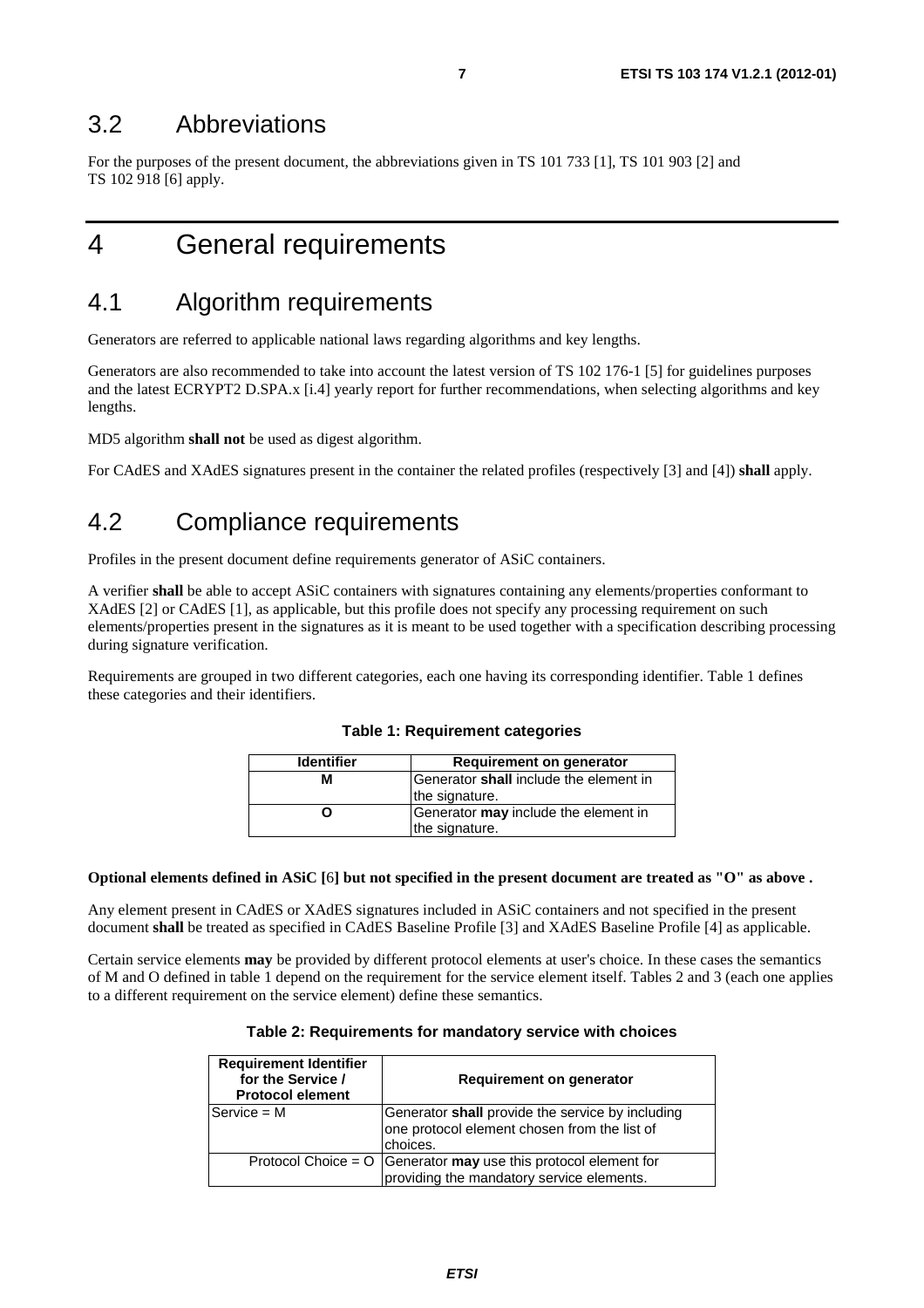| <b>Requirement Identifier</b><br>for the Service /<br><b>Protocol element</b> | Requirement on generator                                                      |
|-------------------------------------------------------------------------------|-------------------------------------------------------------------------------|
| $Service = 0$                                                                 | Generator may provide the service by including one                            |
|                                                                               | protocol element chosen from the list of choices.                             |
|                                                                               | Protocol Choice = $O$   If the generator decides to provide the service, then |
|                                                                               | she may use this protocol element.                                            |

**Table 3: Requirements for optional service with choices** 

The present document shows new requirements for each service and protocol element in tabular form. Below follows the structure of the table.

**Table 4: Requirements for optional service with choices** 

| Service / Protocol<br>element | Reference | <b>Requirement on</b><br><b>generator</b> | <b>Notes / Additional</b><br>requirements |
|-------------------------------|-----------|-------------------------------------------|-------------------------------------------|
| <b>Service:</b>               |           |                                           |                                           |
| Choice 1                      |           |                                           |                                           |
| Choice 2                      |           |                                           |                                           |

Column **Service / Protocol element** will identify the service element or protocol element the requirement applies to. Service elements that **may** be implemented by different protocol elements (i.e. users **may** make a choice on several protocol elements) build tables with more than one row.

Column **Reference** will reference the relevant clause of the standard where the element is first defined. The reference is to ASiC [6], except where explicitly indicated otherwise.

Column **Requirement on generator** will contain an identifier of the requirement, as defined in table 1, bound to the corresponding protocol element for the generator.

Column **Notes / Additional requirements** will contain numbers referencing notes and/or letters referencing additional requirements. Both notes and additional requirements are listed below the table.

Profiles **may** be affected by applicable regulations; hence implementers **should** check any national regulation that **may** affect these profiles.

# 5 Requirements for ASiC formats

### 5.1 ASiC conformance

TS 102 918 [6] specifies that a conformant implementation can support a single ASiC type.

| Service / Protocol<br>element | ASiC [6] reference  | <b>Generator</b><br>requirement | <b>Additional</b><br>requirements / notes |
|-------------------------------|---------------------|---------------------------------|-------------------------------------------|
| Service: ASiC                 |                     | м                               |                                           |
| ASiC-S CAdES                  | <b>Clause 7.1.1</b> |                                 |                                           |
| ASiC-S XAdES                  | <b>Clause 7.1.2</b> |                                 |                                           |
| ASiC-S Time-stamp token       | Clause 7.1.3        |                                 |                                           |
| ASiC-E XAdES                  | <b>Clause 7.2.1</b> |                                 |                                           |
| ASIC-E CAdES                  | Clause 7.2.2        |                                 |                                           |
| ASiC-E Time-stamp             | Clause 7.2.3        |                                 |                                           |

NOTE: According to the requirements specified for this service, generator and verifier can implement one or more protocol options. Implementers are advised to detail in relevant documentation the implemented protocols by explicitly referencing all applicable TS 102 918 [6] clause(s).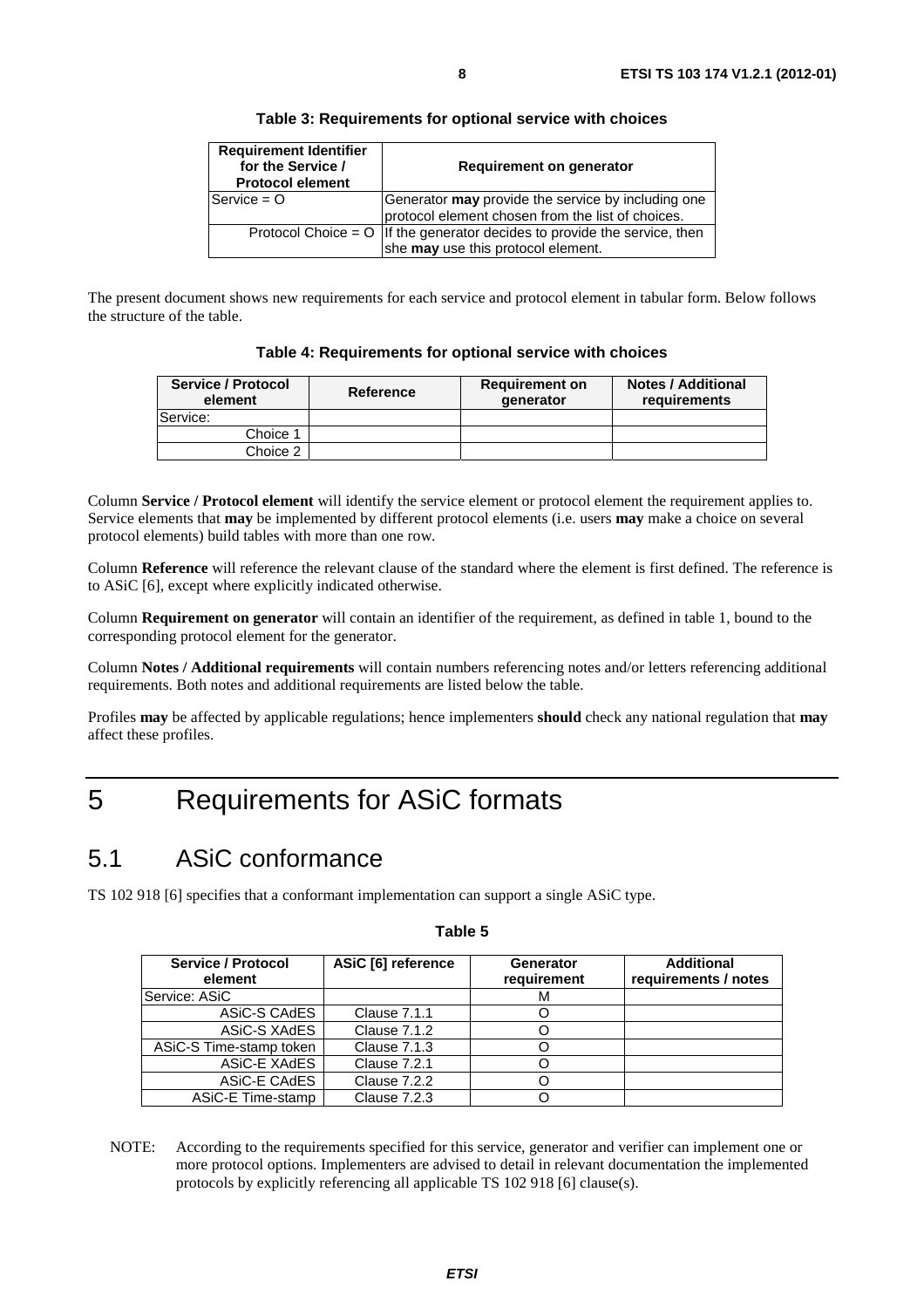# 6 Requirements for ASiC-S

### 6.1 ASiC-S Media type identification

This clause specifies compliance requirements for any ASiC-S type as does not depend on the selected signature type.

| Service / Protocol element      | ASiC [6]<br>reference    | Generator<br>requirement | Additional<br>requirements / notes |
|---------------------------------|--------------------------|--------------------------|------------------------------------|
| Service: ASiC-S Media type      |                          | М                        |                                    |
| lidentification                 |                          |                          |                                    |
| ASiC file extension is ".asics" | <b>Clause 5.2.1</b>      |                          |                                    |
| ASiC file extension is ".scs"   | <b>Clause 5.2.1</b>      |                          |                                    |
| mimetype                        | Clauses 5.2.1<br>and A.1 |                          |                                    |

#### **Table 6**

## 6.2 ASiC-S Signed data object

This clause specifies compliance requirements for any ASiC-S type as does not depend on the selected signature type.

#### **Table 7**

| Service / Protocol | <b>ASiC [6] reference</b>                 | Generator   | Additional requirements / |
|--------------------|-------------------------------------------|-------------|---------------------------|
| element            |                                           | requirement | notes                     |
|                    | Signed data object   Clause 5.2.2 point 2 | М           |                           |

Additional requirements:

a) This protocol element **shall** be the only element, with an arbitrary name, in the root container folder.

### 6.3 Requirements for ASiC-S format

**Table 8** 

| Service / Protocol element                      | ASiC [6] reference    | Generator<br>requirement | Additional requirements /<br>notes |
|-------------------------------------------------|-----------------------|--------------------------|------------------------------------|
| Service: ASiC-S format                          |                       |                          |                                    |
| META-INF/timestamp.tst                          | Clause 5.2.2 point 3a |                          | Clause 6.3.1 shall apply           |
| META-INF/signature.p7s                          | Clause 5.2.2 point 3b |                          | Clause 6.3.2 shall apply           |
| META-INF/signatures.xml   Clause 5.2.2 point 3c |                       |                          | Clause 6.3.3 shall apply           |

#### 6.3.1 Requirements for ASiC-S CAdES signature format

**Table 9** 

| Service / Protocol                           | ASiC [6] reference | Generator   | Additional requirements / |
|----------------------------------------------|--------------------|-------------|---------------------------|
| element                                      |                    | reauirement | notes                     |
| META-INF/signature.p7m Clause 5.2.2 point 3b |                    | м           |                           |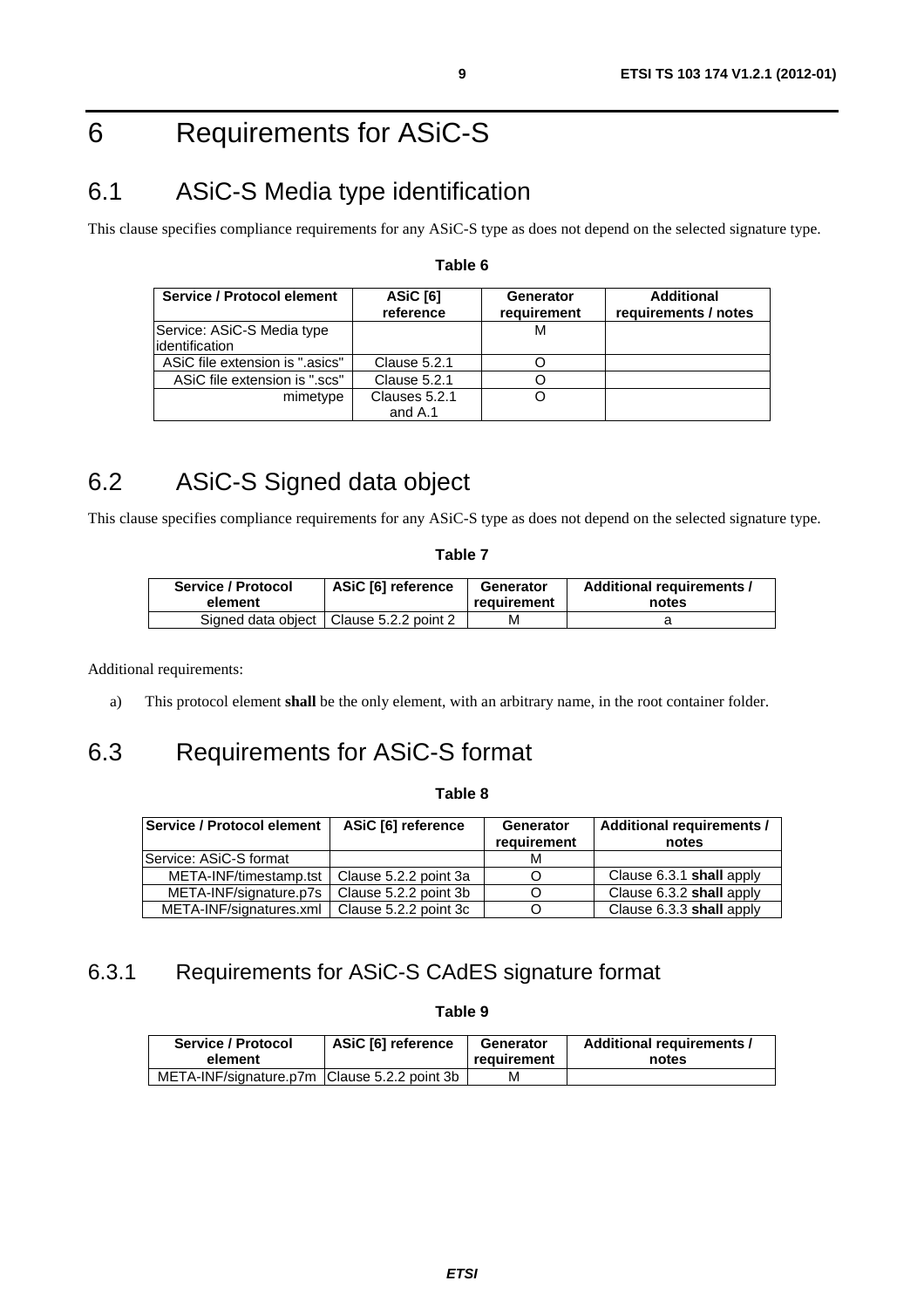#### 6.3.2 Requirements for ASiC-S XAdES signature format

| Service / Protocol<br>element                 | ASiC [6] reference | Generator<br>requirement | Additional requirements /<br>notes |
|-----------------------------------------------|--------------------|--------------------------|------------------------------------|
| META-INF/signatures.xml Clause 5.2.2 point 3c |                    | м                        | a. b                               |

**Table 10** 

Additional requirements:

- a) This protocol element **shall** contain a <asic: XAdESSignatures > element as specified in TS 102 918 [6], point 3a.
- b) Each XAdES [2] element included in the root element specified above **shall** reference explicitly the signed data object using the <ds: Reference> element.

#### 6.3.3 Requirements for ASiC-S Time stamp token format

#### **Table 11**

| Service / Protocol                             | ASiC [6] reference | Generator   | Additional requirements / |
|------------------------------------------------|--------------------|-------------|---------------------------|
| element                                        |                    | requirement | notes                     |
| META-INF/timestamp.tst   Clause 5.2.2 point 3a |                    | М           |                           |

Additional requirements:

a) This protocol element **shall** conform to TS 101 861 [7].

# 7 Requirements for ASiC-E

### 7.1 ASiC-E Media type identification

This clause specifies compliance requirements for any ASiC-E type.

#### **Table 12**

| Service / Protocol element                    | <b>ASiC [6]</b><br>reference | <b>Generator</b><br>requirement | <b>Additional</b><br>requirements / notes |
|-----------------------------------------------|------------------------------|---------------------------------|-------------------------------------------|
| Service: ASiC-E Media type<br>lidentification |                              |                                 |                                           |
| ASiC file extension is ".asice"               | Clause 6.2.1                 |                                 |                                           |
| ASiC file extension is ".sce"                 | Clause 6.2.1                 |                                 |                                           |
| mimetype                                      | Clause 6.2.1                 |                                 |                                           |

### 7.2 ASiC-E Signed data object

This clause specifies a compliance requirements for any ASiC-E type as does not depend on the selected signature type.

#### **Table 13**

| <b>Service / Protocol</b>         | ASiC [6]  | Generator   | Additional requirements / notes                                                          |
|-----------------------------------|-----------|-------------|------------------------------------------------------------------------------------------|
| element                           | reference | requirement |                                                                                          |
| Signed data object   Clause 6.2.2 |           | м           | At least one signed data object shall be in<br>the container outside the META-INF folder |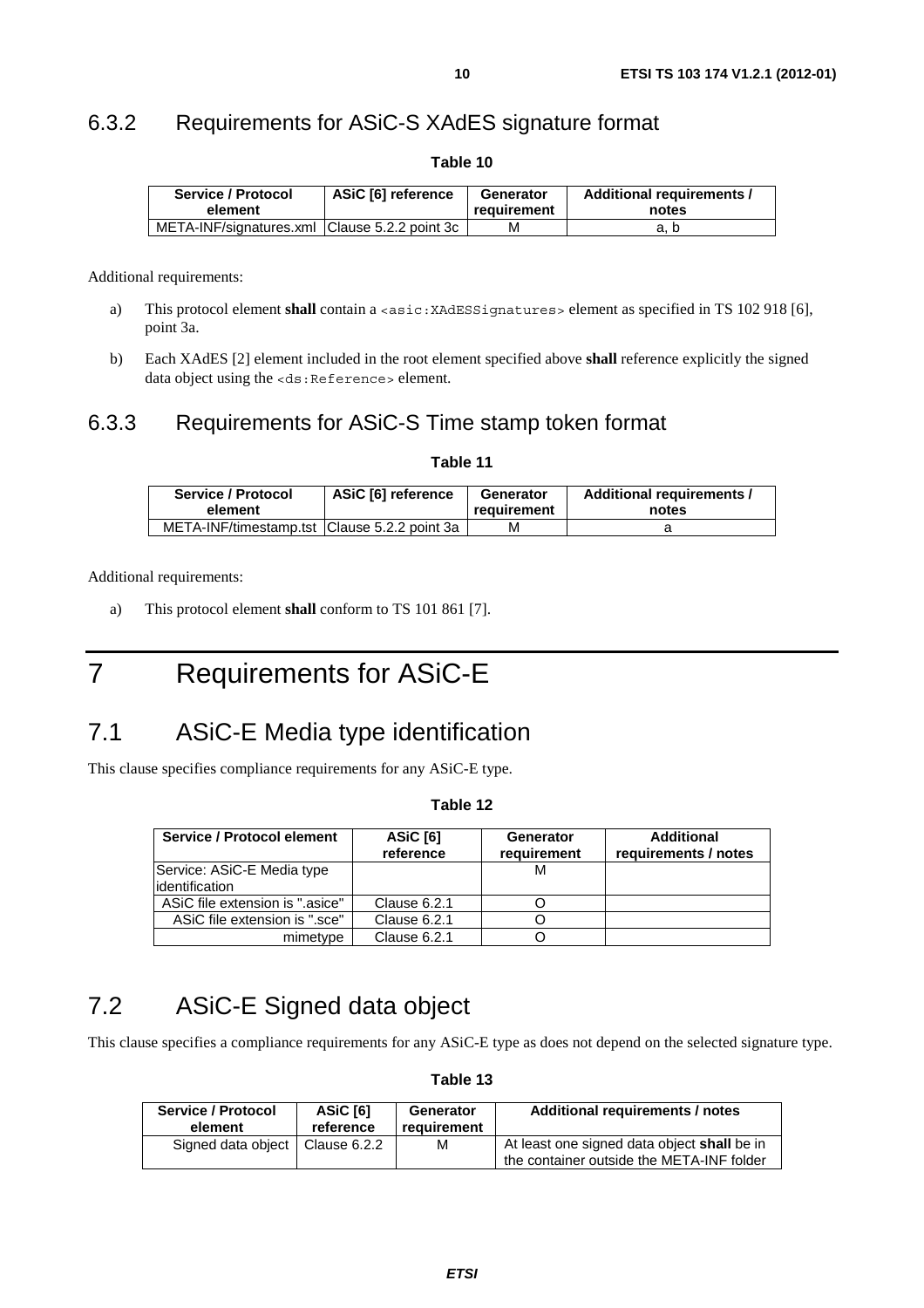### 7.3 Requirements for ASiC-E XAdES

This clause specifies additional compliance requirements specific for ASiC-E XAdES type.

#### 7.3.1 ASiC-E XAdES signature

#### **Table 14**

| Service / Protocol                            | ASiC [6] reference | Generator   | Additional requirements / |
|-----------------------------------------------|--------------------|-------------|---------------------------|
| element                                       |                    | reauirement | notes                     |
| ASiC-E XAdES signature   Clause 6.2.2 point 2 |                    | м           | a. b. c                   |

Additional requirements:

- a) At least a signature **shall** be present in the META-INF folder conforming to TS 102 918 [6], point 2.
- b) The root element in each signature **shall** contain a <asic:XAdESSignatures> element conforming to TS 102 918 [6], clause 6.2.2, point 3a.
- c) Each XAdES [2] element included in the root element specified above **shall** reference directly all the signed data objects with a set of <ds:Reference> elements (see TS 102 918 [6], point 2).

#### 7.3.2 Requirements for the contents of Container

#### **Table 15**

| Service / Protocol                          | ASiC [6] reference | Generator   | Additional requirements / |
|---------------------------------------------|--------------------|-------------|---------------------------|
| element                                     |                    | requirement | notes                     |
| META-INF/manifest.xml Clause 6.2.2 point 4b |                    | м           | a. b                      |

Additional requirements:

- a) In META-INF folder **shall not** be present any additional data object in addition to what specified in this clause and in clause 7.3.1.
- b) Manifest.xml **shall** be signed by at least one of the signatures present in the container.

### 7.4 Requirements for ASiC-E CAdES

This clause specifies a compliance requirements for ASiC-E CAdES.

#### 7.4.1 ASiC-E CAdES signature

#### **Table 16**

| Service / Protocol                           | ASiC [6] reference | Generator   | Additional requirements / |
|----------------------------------------------|--------------------|-------------|---------------------------|
| element                                      |                    | requirement | notes                     |
| ASiC-E CAdES signature Clause 6.3.2 point 4a |                    | м           |                           |

Additional requirements:

- a) At least a signature **shall** be present in the META-INF folder as specified in TS 102 918 [6], clause 6.3.2 point 4a.
- b) Each CAdES [1] signature specified above **shall** conform to the CAdES baseline profiles [3], clause 5 and all subclauses, except tor clause 5.1.1 where only the detached signature service **shall** be supported.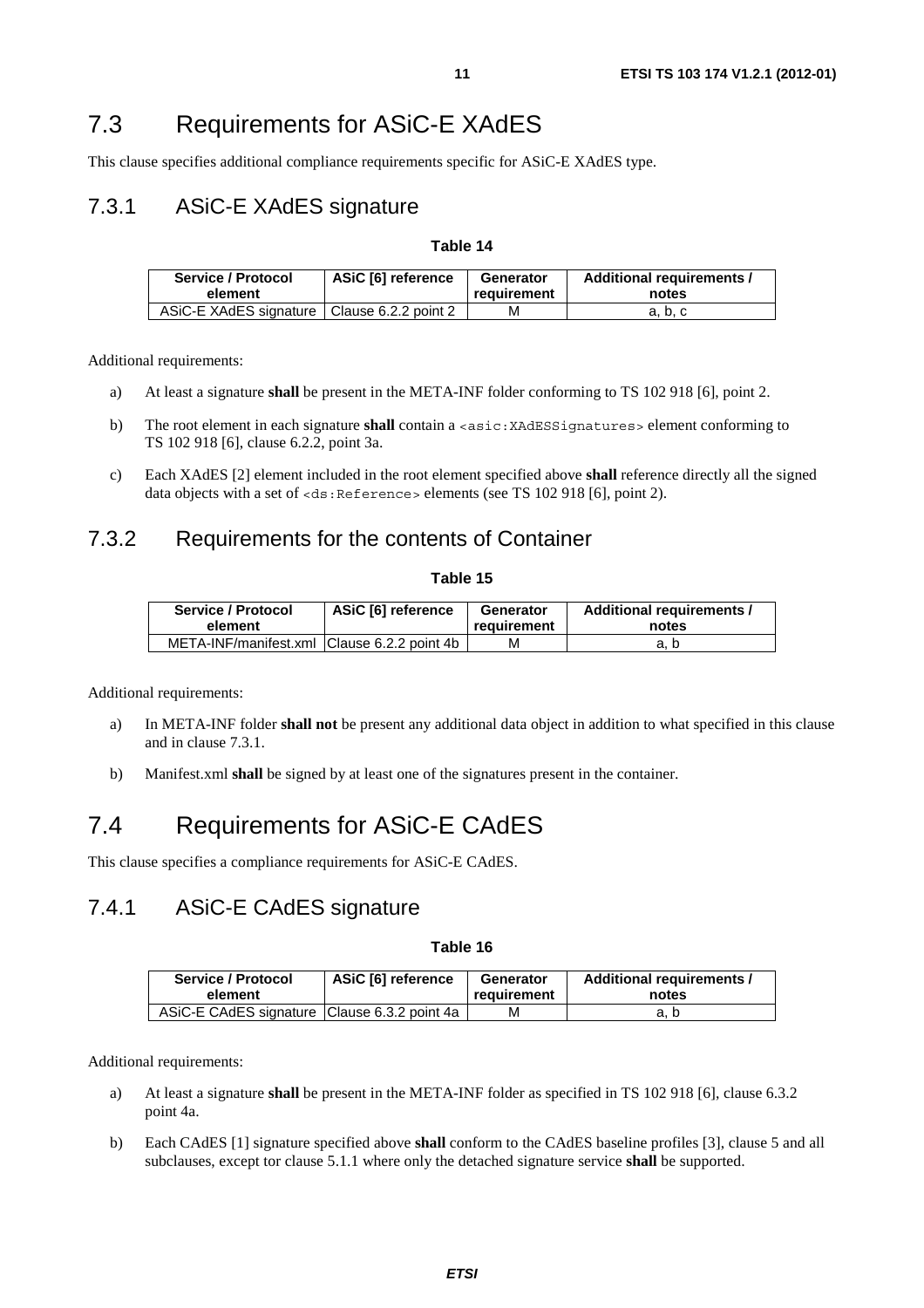### 7.4.2 Requirements for the contents of Container

| Service / Protocol                           | ASiC [6] reference | Generator   | Additional requirements / |
|----------------------------------------------|--------------------|-------------|---------------------------|
| element                                      |                    | reauirement | notes                     |
| META-INF/ASiCManifest   Clause 6.3.2 point 3 |                    | м           |                           |

**Table 17** 

Additional requirements:

- a) At least one ASiCManifest **shall** be present.
- b) In META-INF folder **shall not** be present any additional data object in addition to what specified in this clause and in clause 7.4.1.

### 7.5 Requirements for ASiC-E Time stamp token

This clause specifies a compliance requirements for ASiC-E CAdES.

#### 7.5.1 Requirements on Time stamp tokens

| able |  |
|------|--|
|------|--|

| Service / Protocol                              | ASiC [6] reference | Generator   | Additional requirements / |
|-------------------------------------------------|--------------------|-------------|---------------------------|
| element                                         |                    | requirement | notes                     |
| ASiC-E Time stamp token   Clause 6.3.2 point 4b |                    | м           | a. b                      |

Additional requirements:

- a) At least a time stamp token **shall** be present in the META-INF folder as specified in TS 102 918 [6], clause 6.3.2, point 4b.
- b) Each Time stamp token specified above **shall** conform to TS 101 861 [7].

#### 7.5.2 Requirements for the contents of Container

#### **Table 19**

| Service / Protocol                           | ASiC [6] reference | Generator   | Additional requirements / |
|----------------------------------------------|--------------------|-------------|---------------------------|
| element                                      |                    | reauirement | notes                     |
| META-INF/ASiCManifest   Clause 6.3.2 point 3 |                    | м           |                           |

Additional requirements:

- a) At least one ASiCManifest **shall** be present.
- b) In META-INF folder **shall not** be present any additional object in addition to what specified in this clause and in clause 7.5.1.